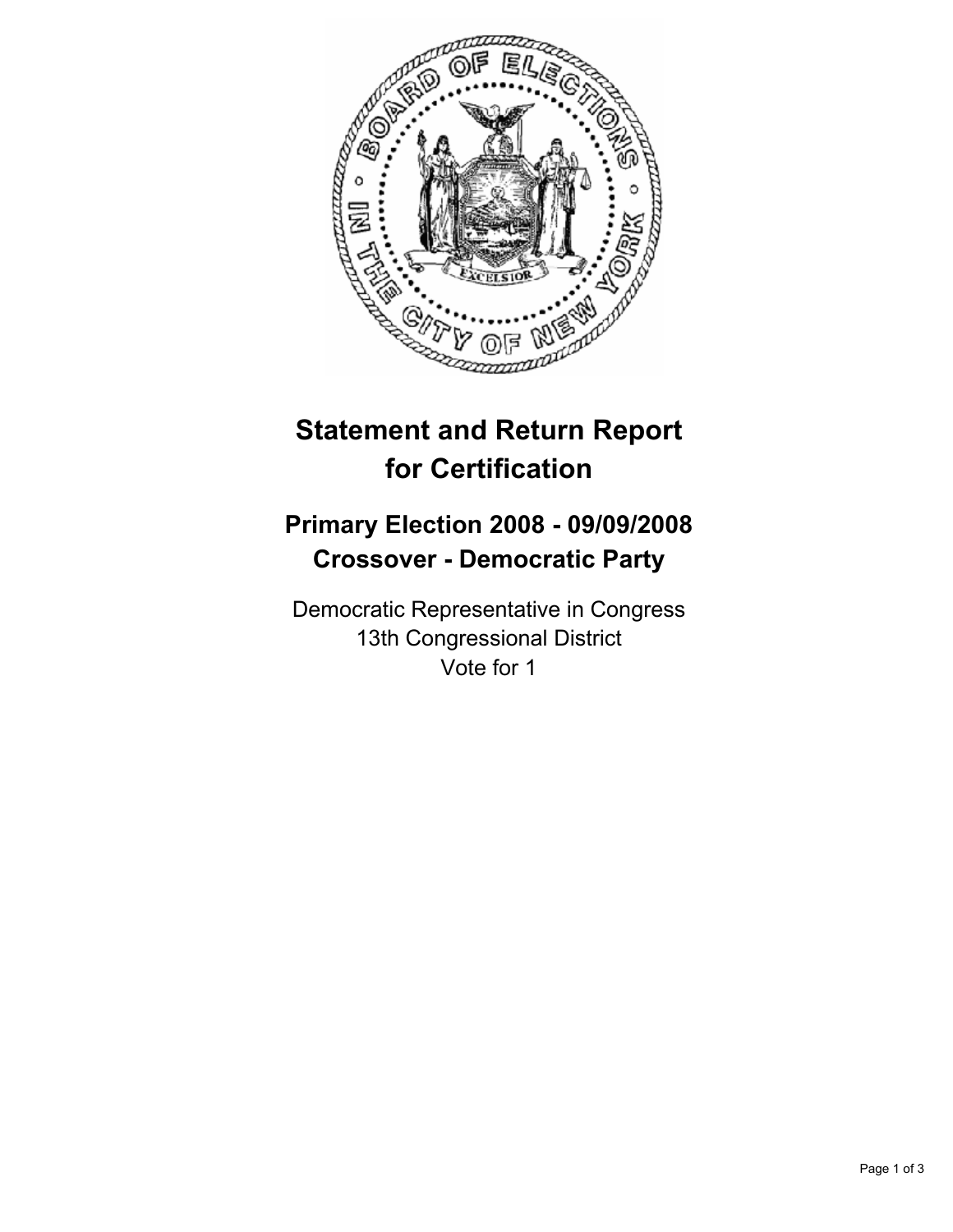

### **Kings County**

| <b>EMERGENCY</b>                  | 29    |
|-----------------------------------|-------|
| ABSENTEE/MILITARY                 | 182   |
| FEDERAL                           | 44    |
| <b>AFFIDAVIT</b>                  | 273   |
| STEPHEN A HARRISON                | 1,699 |
| <b>MICHAEL E MCMAHON</b>          | 1,998 |
| MONTEL WILLIAMS (WRITE-IN)        |       |
| THOMAS ALBINO (WRITE-IN)          |       |
| LUCRETIA REGINA POTTER (WRITE-IN) | 3     |
| DOMENIC RECCHIO (WRITE-IN)        |       |
| DOMENIC RECCHIA (WRITE-IN)        | 2     |
| MARVIN MALATER (WRITE-IN)         |       |
| CARMINE MARANO (WRITE-IN)         | 28    |
| D. M. RECCHIA (WRITE-IN)          |       |
| <b>Total Votes</b>                | 3,735 |

### **Richmond County**

| <b>Total Votes</b>              | 13,190         |
|---------------------------------|----------------|
| FRANK MORANO (WRITE-IN)         | 6              |
| CARMINE MARINO (WRITE-IN)       |                |
| JOHN G HYNES, DVM (WRITE-IN)    |                |
| <b>GEORGE MORANO (WRITE-IN)</b> |                |
| BILL CLINTON (WRITE-IN)         |                |
| ALLEN P. CAPPELLI (WRITE-IN)    | $\overline{2}$ |
| THOMAS WEISS (WRITE-IN)         | 1              |
| MORANO (WRITE-IN)               | 14             |
| CARMEN M (WRITE-IN)             |                |
| KEITH PARASCANDOLA (WRITE-IN)   |                |
| CARMINE MORANO (WRITE-IN)       | 61             |
| <b>MICHAEL E MCMAHON</b>        | 10,807         |
| STEPHEN A HARRISON              | 2,293          |
| <b>AFFIDAVIT</b>                | 1,056          |
| <b>FEDERAL</b>                  | 60             |
| ABSENTEE/MILITARY               | 834            |
| <b>EMERGENCY</b>                | 32             |